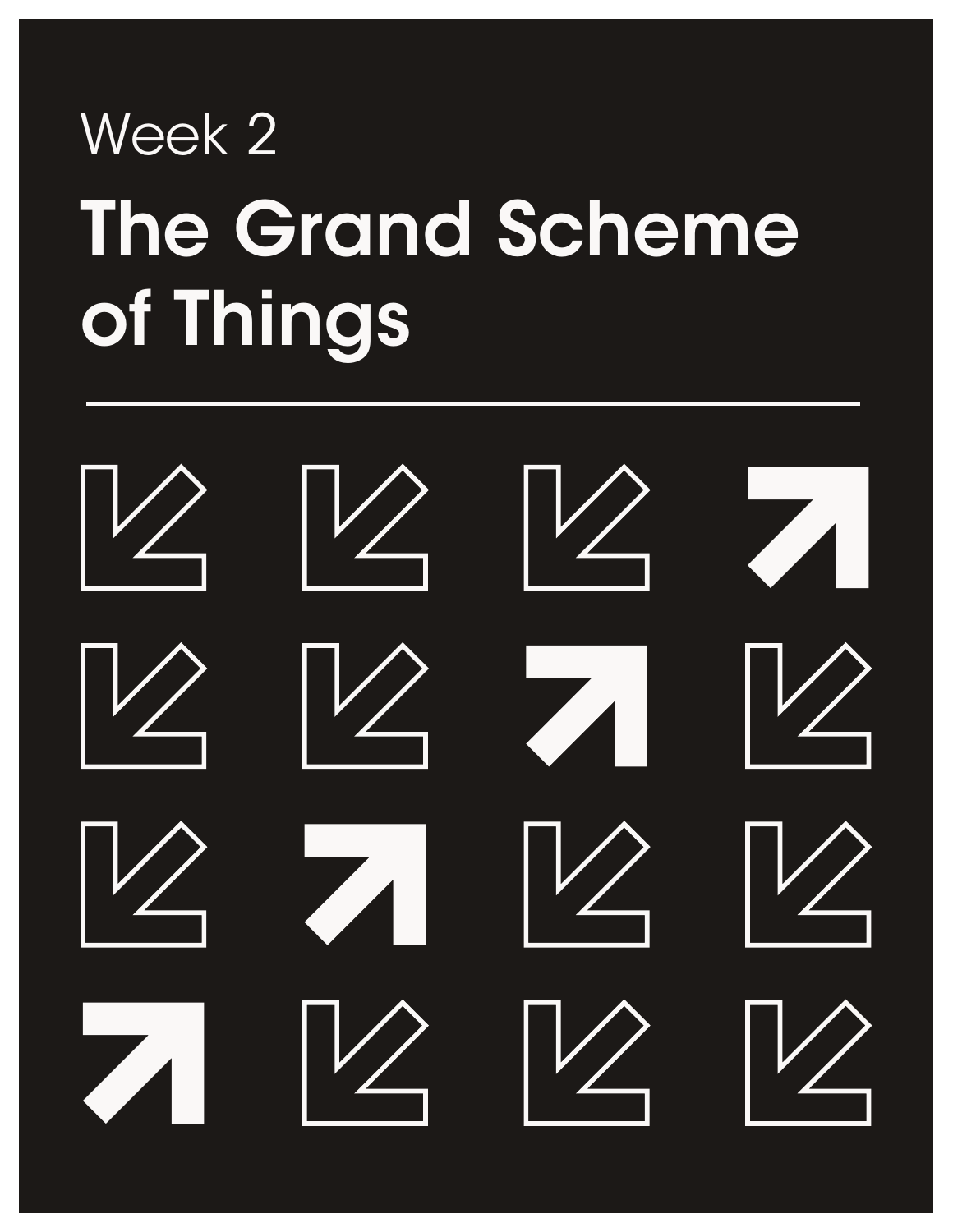# **The Grand Scheme of Things**

A Foundation for Living FDFD

# **Day One:**  The Search for **Happiness**

Go to the Living FDFD website, Week Two, to listen to the audio resources for this day.

# **Notes:**

- Happiness is possible.
- Real happiness–the kind God offers–is not superficial and is not destroyed by tragic circumstances. It is determined by your fundamental allegiances.

**Living FDFD**

Week**2**

- This happiness can never be found directly. It is always and only a by-product of seeking something more foundational and ultimate.
- Happiness is not something that happens to you. It is something that you choose.

# **SCRIPTURE:**

**Psalm 1:1-6 NIV** | *Blessed is the one who does not walk in step with the wicked or stand in the way that sinners take or sit in the company of mockers,* 2 *but whose delight is in the law of the Lord, and who meditates on his law day and night.* 3 *That person is like a tree planted by streams of water, which yields its fruit in season and whose leaf does not wither—whatever they do prospers.* 4 *Not so the wicked! They are like chaff that the wind blows away.* 5 *Therefore the wicked will not stand in the judgment, nor sinners in the assembly of the righteous.* 6 *For the Lord watches over the way of the righteous, but the way of the wicked leads to destruction.*

**1 Peter 1:6 NIV** | *In all this you greatly rejoice, though now for a little while you may have had to suffer grief in all kinds of trials.*

**Matthew 6:33 NIV** | But seek first his *kingdom and his righteousness, and all these things will be given to you as well.*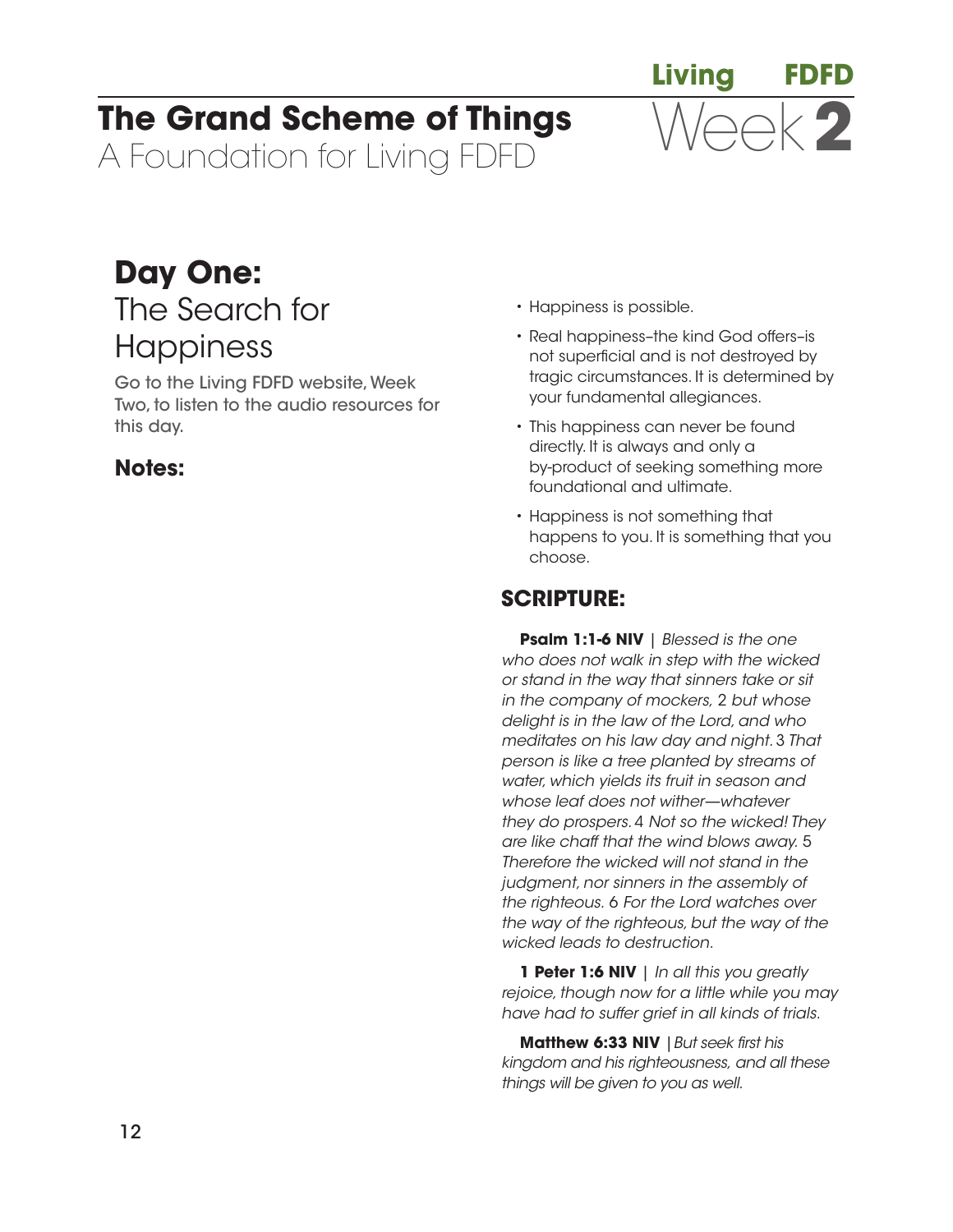#### **OBSERVATION:**

 $\overline{\phantom{a}}$ 

 $\overline{\phantom{0}}$ 

 $\overline{\phantom{a}}$ 

 $\overline{\phantom{0}}$ 

**APPLICATION:**

<u> 1989 - Johann Barbara, martxa alemaniar argumento estas políticas en la contrada de la contrada de la contra</u>

<u> 1980 - Johann Barn, amerikan besteman besteman besteman besteman besteman besteman besteman besteman bestema</u>

<u> 1989 - Johann Barn, amerikansk politiker (d. 1989)</u>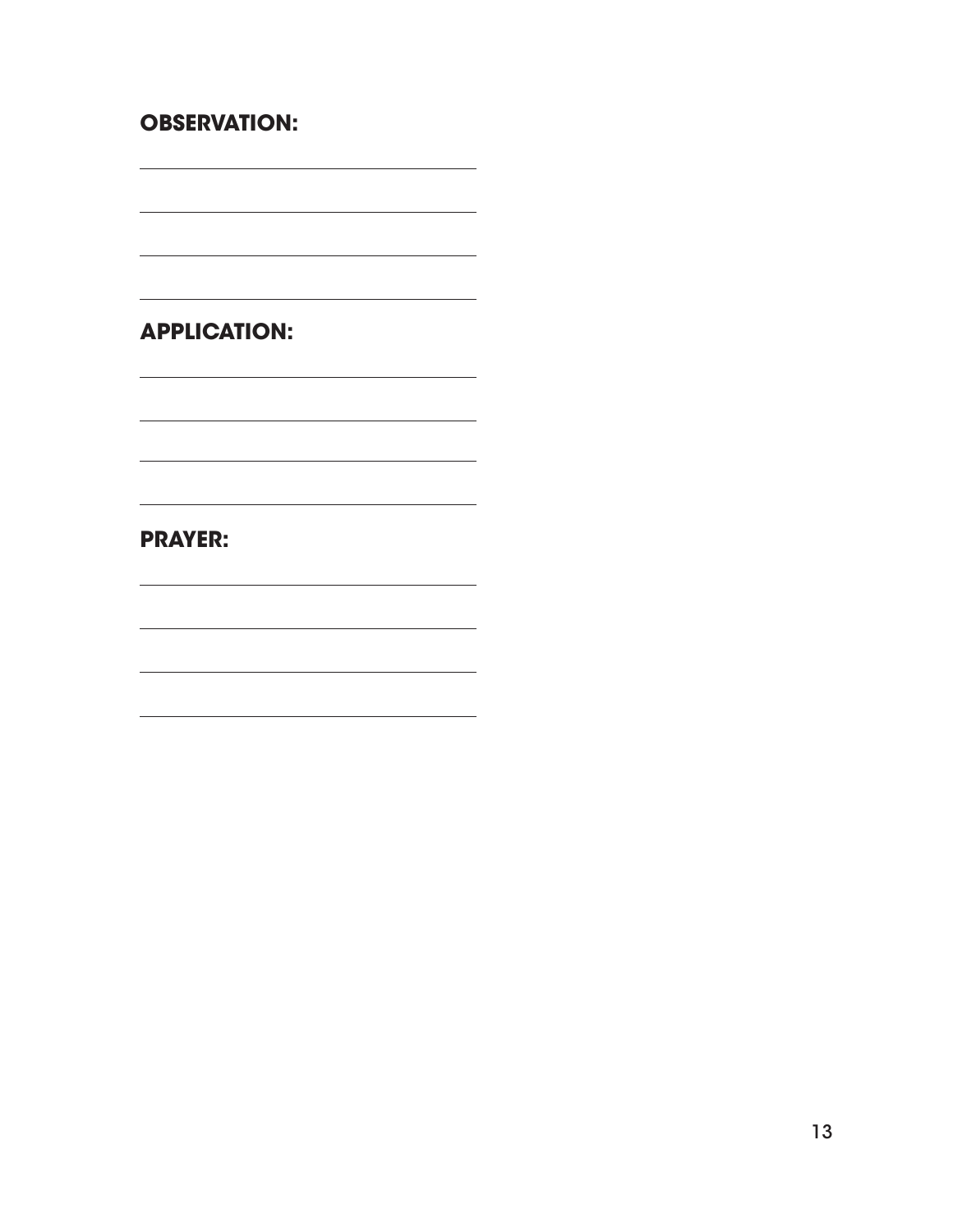## **Day Two:** Why did God create us in the first place? (part one)

**Answer #1:** God created us to be His IMAGE BEARER by enjoying Him forever.

od created us as His IMAGE<br>BEARERS; in other words, to b<br>the kind of people that woul<br>spread an appreciation of H<br>GOODNESS and GREATNESS. BEARERS; in other words, to be the kind of people that would spread an appreciation of His GOODNESS and GREATNESS.

According to **Genesis 1:27 NIV**, *"God created mankind in his own image, in the image of God he created them; male and female he created them."*

One way to think about this passage is to focus on the fact that every person who has ever existed has inherent dignity because they were created in God's image. We embrace this concept and insist that no one's value be measured by what they contribute to society or by what position of power they inhabit.

Everyone has the ability to bring glory to God since they have been created with an ability to relate to God and others, have a sense of right and wrong, and have an appreciation of what is good and true. In reference to God, theologians call these attributes the COMMUNICABLE attributes of God. INCOMMUNICABLE attributes of God, such as being all-powerful, all-knowing, eternal, and having the ability to be everywhere all at once, are possessed by God alone.

But for our purposes allow me to focus on something very simple but important: the fact that God made us for the purpose of IMAGING Him, pointing others to the fact that God is good and glorious. In **Colossians 1:15 NIV**, the Apostle Paul wrote, *"The Son is the image of the invisible God, the* !*rstborn over all creation."* (Note that the word "firstborn" means "preeminent one."

That is, He is the best there will ever be at bearing the image of God and showing others what God is like.) In **Isaiah 43:17 NIV**, God is recorded as saying that His people are those *"whom I created for my glory."* As image bearers we are God's "glory-spreaders". God created us as those who would talk, act, feel, behave and think in such a way that others would see what God is like. The desired end game is that many would say to themselves as they look at us, "God must be great" or "God must be real."

Jesus came to earth to show us what God was like. To describe that mission, He called Himself *"the Light of the world."* In **John 9:5 NIV**, Jesus says "*While I am in the world, I am the light of the world."* Then He said to us (those who bear His image) in **Matthew 5:14-16 NIV**, *"You are the light of the world. A town built on a hill cannot be hidden. Neither do people light a lamp and put it under a bowl. Instead they put it on its stand, and it gives light to everyone in the house. In the same way, let your light shine before others, that they may see your good deeds and glorify your Father in heaven."*

The best way we can show that God is infinitely valuable is to be supremely happy in Him. If God's people are bored with Him, they make themselves to be horrible image bearers. That's what we will consider on Day 3.

#### **SCRIPTURE:**

**Genesis 1:27 NIV** | *So God created mankind in his own image, in the image of God he created them; male and female he created them.*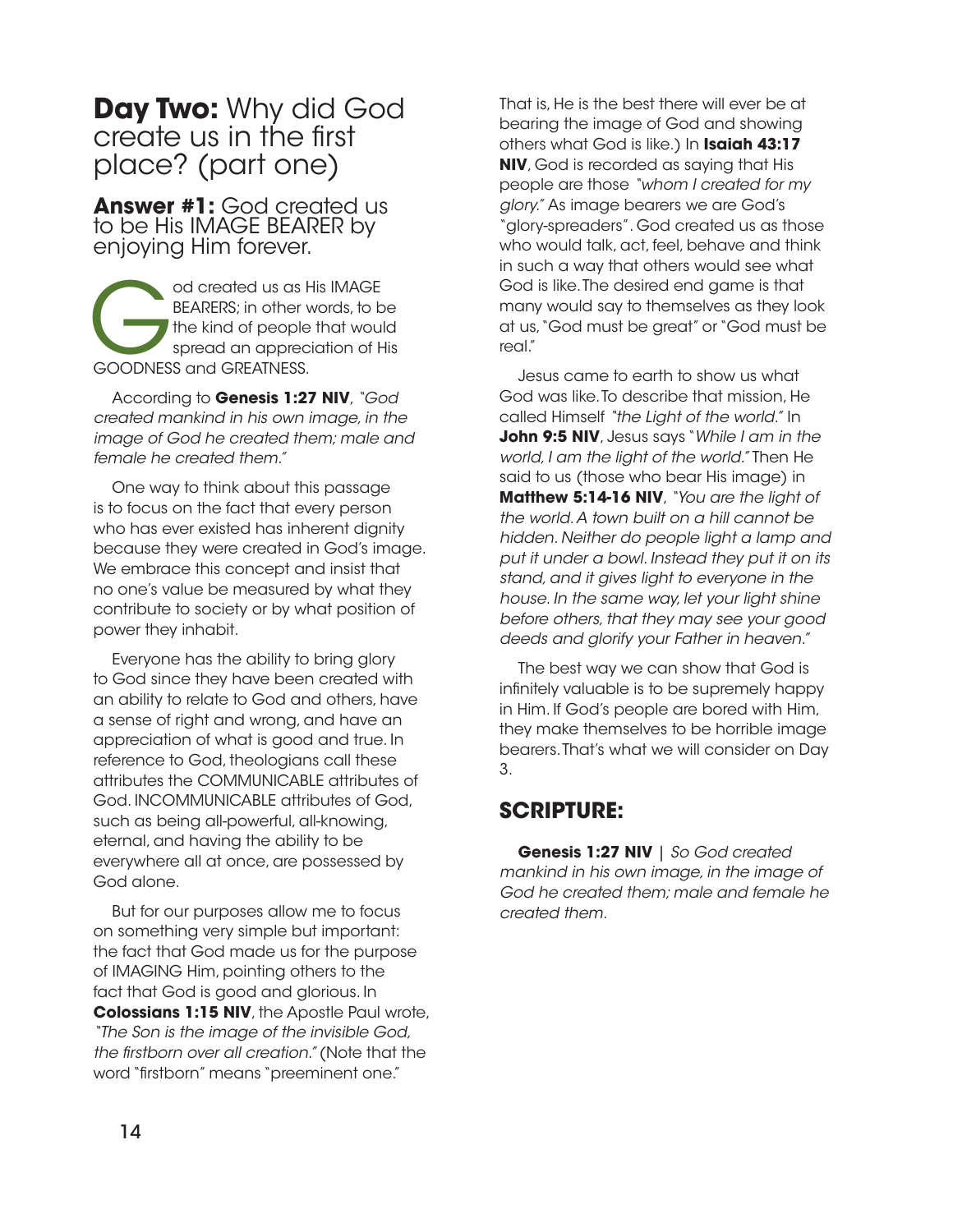#### **OBSERVATION:**

 $\overline{\phantom{0}}$ 

 $\overline{\phantom{0}}$ 

 $\overline{\phantom{a}}$ 

 $\overline{\phantom{0}}$ 

**APPLICATION:**

the control of the control of the control of the

<u> 1980 - Johann Barn, fransk politik (f. 1980)</u>

<u> 1989 - Johann Barn, amerikansk politiker (d. 1989)</u>

<u> 1989 - Johann Barbara, martxa alemaniar argumento este alemaniar alemaniar alemaniar alemaniar alemaniar a</u>

the control of the control of the control of the control of the control of the control of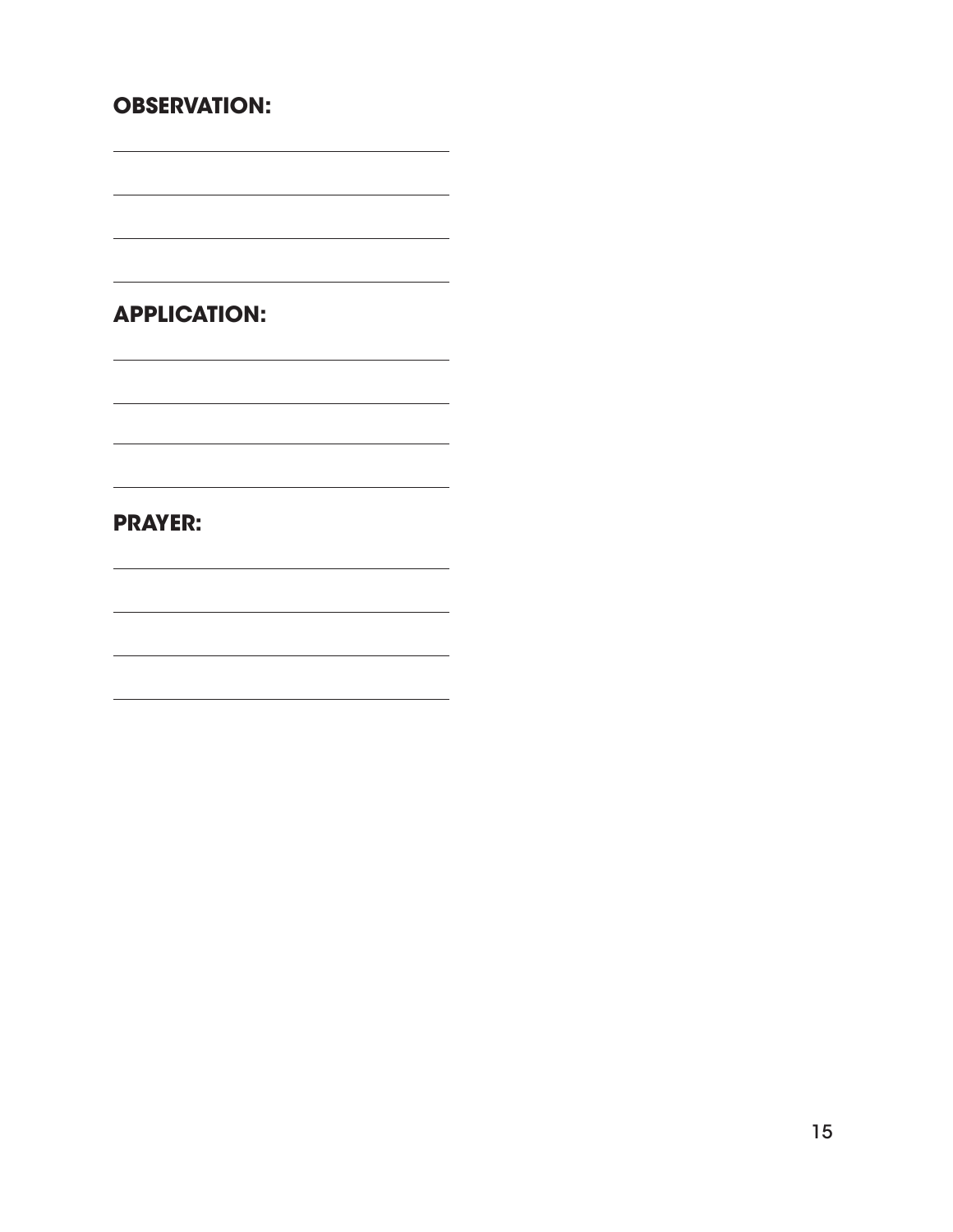# **Day Three:** Why did God create us in the first place? (part two)

**Answer #2:** God created us to be His image bearers BY ENJOYING HIM forever.

It is important that we understand God<br>as TRINITY. This means that there is ONE<br>God and THREE persons—the Father, the<br>Son, and the Holy Spirit. Instead of self-<br>centeredness, the Father, Son, and Spirit are t is important that we understand God as TRINITY. This means that there is ONE God and THREE persons—the Father, the Son, and the Holy Spirit. Instead of selfcharacterized by what is essential to their existence: mutual, self-giving love. In **1 John 4:8 NIV** we read, *"Whoever does not love does not know God, because God is love."*  There is way more to this description of God than most people take time to recognize. Let's make some observations.

1) God IS love. This means that love is essential to who He is—which means that nothing has to change in order for God to be loving. He, as always, exists as One who loves.

2) Love requires TWO PERSONS: One who gives love and one who receives love. This means that God has always existed in relationship. The three persons of the Trinity have always made one another the object of their love.

An example of this is found in **Mark 1:9-11 NIV**: *"At that time Jesus came from* 

He created us NOT TO GET JOY, BUT TO GIVE IT. When we come into the dance, we step into HIS JOY.

*Nazareth in Galilee and was baptized by John in the Jordan. Just as Jesus was coming up out of the water, he saw heaven being torn open and the Spirit descending on him like a dove. And a voice came from heaven: 'You* 

*are my Son, whom I love; with you I am well pleased.'"* When Jesus came out of the water, the Father enveloped Him and covered Him with words of love. Meanwhile, the Spirit covers Him with power. Mark is giving us a glimpse of what has been happening for all eternity. The love that flows out to each person of the Trinity from each person of the Trinity is the heart of reality and a pointer to the true meaning of life.

Each Person of the Trinity displays love by GLORIFYING the others. When we make a big deal about others, we are displaying a generous sort of love. We are taking the attention off

ourselves and putting it on others as if to say, "Look at him (or her). See how wonderful, beautiful, and good he (or she) is." Jesus says these words in His prayer found in **John 17:4-5 NIV**: *"I have brought you glory on earth by* !*nishing the work you gave me to do. And now, Father,* 

**NOTE** | to "glorify" simply means to draw attention to the goodness and greatness of something or someone. You're glorifying something when you find it beautiful or great for what it is in itself. In other words, you are compelled to ADORE IT even when seeking nothing FROM IT. You simply value and love it—or in the case of a person, him or her.

*glorify me in your presence with the glory I had with you before the world began."* Each Person of the Trinity GLORIFIES the others.

Theologian Cornelius Plantinga once wrote,

*The persons within God exalt one another…Each divine person harbors the others at the center of his being. In constant movement of overture and acceptance, each person envelops and encircles the others…God's interior life (therefore) over*"*ows with regard for others.* (Cornelius Plantinga, Jr., Engaging God's World: A Christian Vision of Faith, Learning, and Living [Grand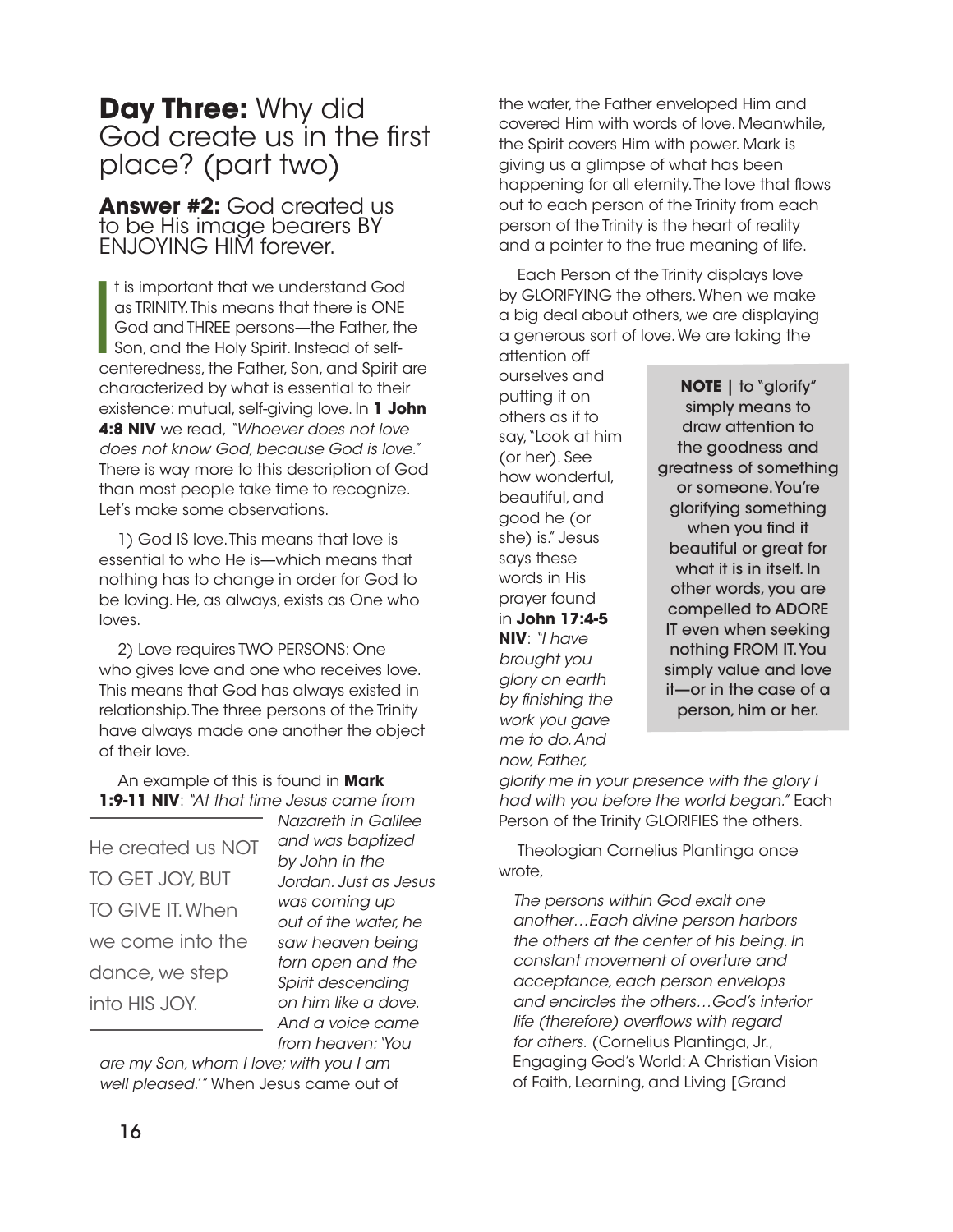Rapids: William B. Eerdmans Publishing Company, 2002])

Because the Father, Son, and Spirit are giving glorifying love to one another, God is infinitely and profoundly happy. Here's something to think about: If you love and adore someone with all your heart and then find out that they love and adore you—well, does it get any better than that? The greatest joy in life is to be fully known by someone and also fully loved by that person. That's what God has been enjoying for all eternity. The Father, the Son, and the Spirit are pouring love, joy, adoration, value, and praise all over each other, each seeking the other's glory. Tim Keller has identified this as a sort of dance. And the **most beautiful idea ever is that we are invited to the dance!**

If God were not Trinity, but instead unipersonal, we might wonder, "Did God create us to give Him something that He didn't already have?" But because He does exist in Trinity, He already enjoys unlimited love. Therefore, we know that God created us NOT TO GET JOY, BUT TO GIVE IT.

When we come into the dance, we step into HIS JOY. We were not made to simply believe that He exists; we were made to center our lives on Him. We FLOURISH when everything in our life revolves around Him and is connected to Him. That's where the joy is. It is a BY-PRODUCT of DANCING with Him.

#### **SCRIPTURE:**

**John 4:8 NIV** | *Whoever does not love does not know God, because God is love.*

#### **OBSERVATION:**

#### **APPLICATION:**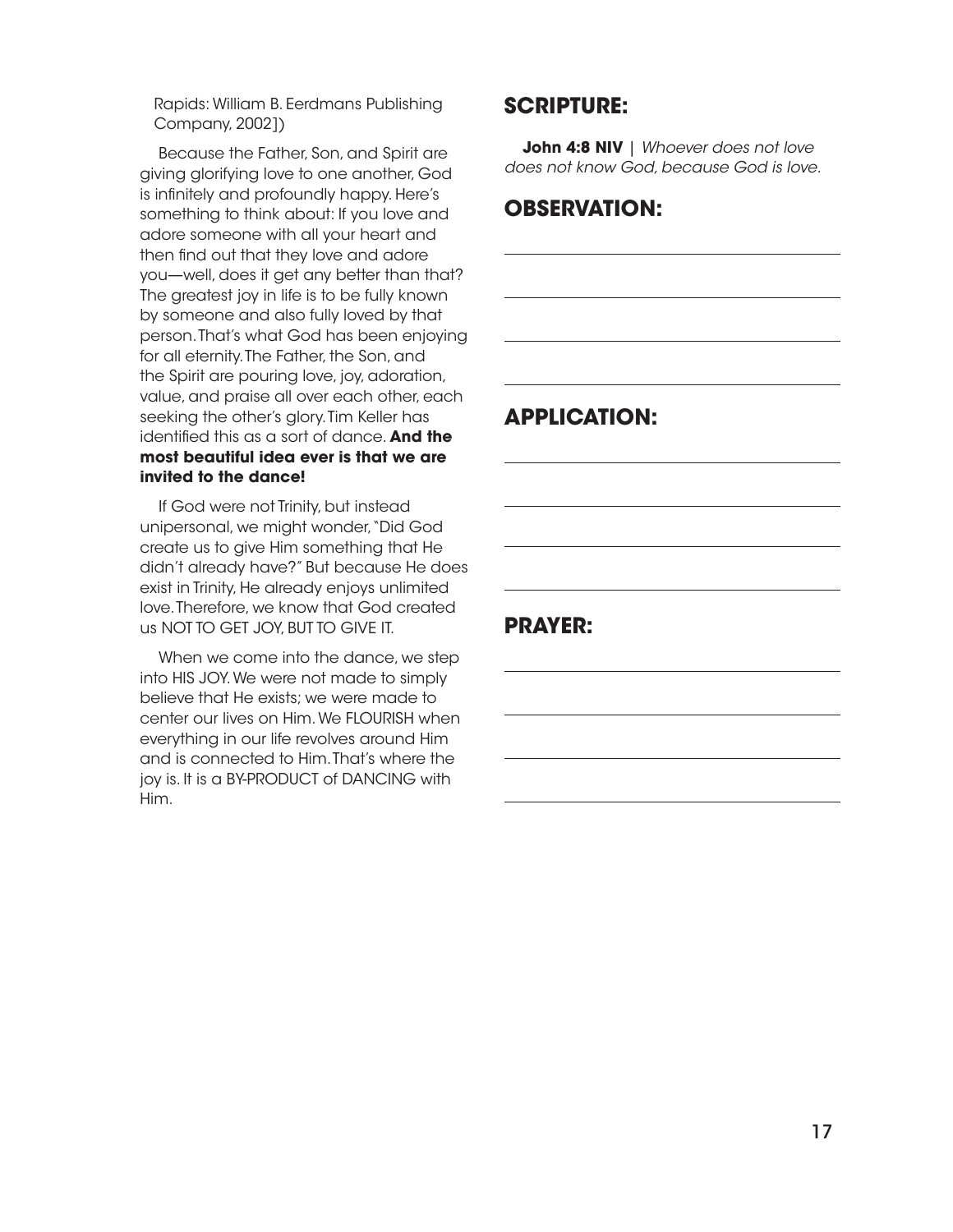## **Day Four:** Why did God create us in the first place? (part three)

**Answer #3:** God made us to SPREAD HIS FAME.

one of us like it when people try to<br>draw attention to themselves or try<br>to get others to compliment them.<br>It seems vain to us. But is this what<br>God is doing when He commands us to draw attention to themselves or try to get others to compliment them. It seems vain to us. But is this what God is doing when He commands us to make a big deal about His goodness and greatness? For instance, the Apostle Paul encouraged the Christians at Thessalonica that someday God would "... be glorified *in his holy people and to be marveled at among all those who have believed"* (**2 Thess. 1:10 NIV**). Also, he wrote to the Christians in Ephesus to cooperate with the purposes of God; *"... that we, who were the*  !*rst to put our hope in Christ, might be for the praise of his glory"* (**Eph.1:10 NIV**).

Here are two reasons why God is not out of line in commanding us to exalt His greatness:

**God is not like us**. Some things are wrong for us but not wrong for God. One reason why seeking to be glorified by others is wrong for us is that God warns us not to do that. *"Be careful not to practice your righteousness in front of others to be seen by them. If you do, you will have no reward from your Father in heaven. So when you give to the needy, do not announce it with trumpets, as the hypocrites do in the synagogues and on the streets, to be honored by others"* (**Matthew 6:1-2 NIV**). The attempt to get others to think you're great is not loving. If someone honored, praised, and worshiped you or me, they would ultimately be disappointed. Unlike God, we are deficient and needy which makes us unworthy of the devotion of others.

The other reason why it is wrong for us to seek glory from others but not wrong for God is because, unlike us, **God is not weak**  **and has no de!ciencies**. *"For from him and through him and for him are all things. To him be the glory forever! Amen"* (**Romans 11:36 NIV**). "*And he is not served by human hands, as if he needed anything. Rather, he himself gives everyone life and breath and everything else"* (**Acts 17:25 NIV**).

There is only one person who is ULTIMATE and, therefore, ULTIMATELY satisfying—God Himself. Therefore, the most loving thing for God to do is to insist that we worship Him EXCLUSIVELY. Because God made us, He knows what will satisfy our deepest longings for satisfaction, meaning, purpose, and love. And because He loves us, He directs us away from all pursuits that fall short of satisfying us and points us to Himself. In other words, He must be for Himself if He is to truly be for us.

*The rules of humility that belong to the creature cannot apply in the same way to the Creator. Ultimate self-denial would be idolatry in God. By upholding his own glory, he upholds the ground of our joy.* (John Piper. Desiring God : Meditations of a Christian Hedonist [Sisters, Or. :Multnomah Books, 1996])

There are three ways we GLORIFY God in our daily lives:

**We gain our IDENTITY from Him.** When we get this right, we are happy to embrace God's valuation of us. Our sense of self, our sense of value and significance, all come from what He says about us rather than from any other source. The more we embrace this reality, the better we REFLECT Him. **We embrace God as our AUTHORITY.** At the end of the day, we know and understand what is right and wrong, good and bad, just and unjust, because God has declared it. The more willing we are to embrace God's